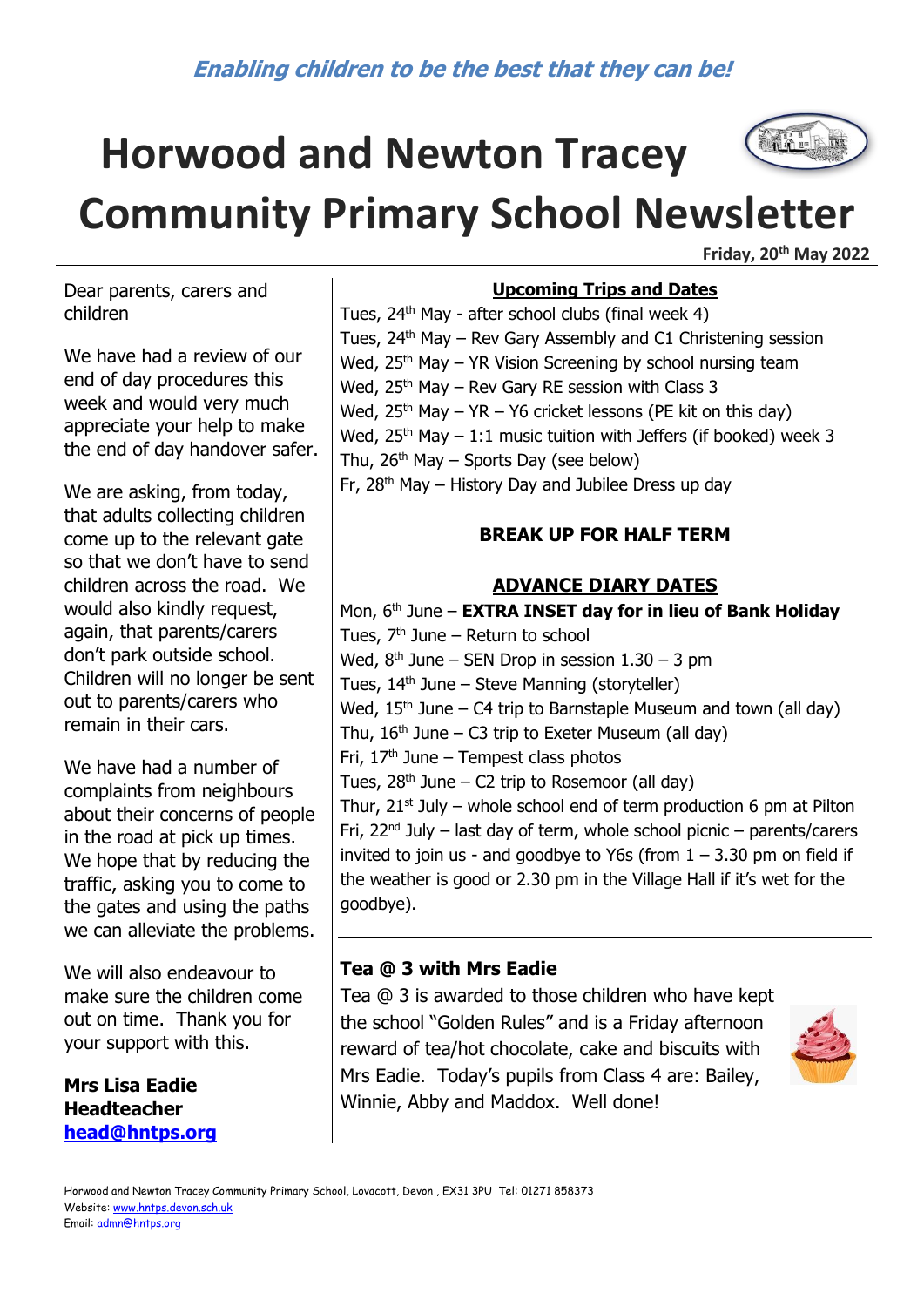#### **Sports Day – Thursday, 26th May**

Classes 3 and 4 will have their competitive sports day events in the morning on the field between 10.30 am and 12 noon. All children (including nursery) will take part in their Family Group Team events in the afternoon between 1.30 and 3.30 pm. Everyone is invited to come and watch any of these events. We are also delighted to say that ex-pupils Jake and Ella are coming as sports leaders from Pilton Community College to help us!

Classes 3 and 4  $10.30 - 12$  noon All children (including nursery)  $1.30 - 3.30$  pm

All children will be taken back to school to be collected, as usual, from the school at 3.30 pm.

#### **Queen's Jubilee Celebration and History Focus Day**

On Friday, 27<sup>th</sup> May we are holding a Queen's Platinum Jubilee Dress up day and Street Party celebration for all the children (from nursery to Y6). We have a special guest, Councillor Frank Biederman, joining us for the street party lunch. The cost of the lunch is £2.30 per child (payable via ParentPay). If you wish to send your child with their own packed lunch, then please email the office by Monday, 23<sup>rd</sup> May. Children in YR, Y1 and Y2 are entitled to universal free school meals and do not have to pay, also any families in receipt of Free School Meals.



The children are invited to dress up for the event in any red, white and/or blue clothes or royal themed (princes, princesses, kings, queens, knights, soldiers, royal corgis!).

We are also going to use this opportunity to have a history focused day to develop the children's understanding of the modern day Monarchy and encourage their historical questioning skills.

#### **Menu change for next week**

Please see the amended menu choices for next week which are being sent out with this email. If your child has any special dietary requirements, please could you email the office to make sure we cater for them. Thank you.

#### **Rising supply costs – paper goes up**

As you will have seen in the news, the cost of items is rising significantly and we are also experiencing this in school with the cost of paper increasing. As a result, we will only be sending out paper copies of letters when absolutely necessary. All communication will go out via email unless you specifically request a paper copy from us. If you need this, please email: [admin@hntps.org](mailto:admin@hntps.org) Thank you.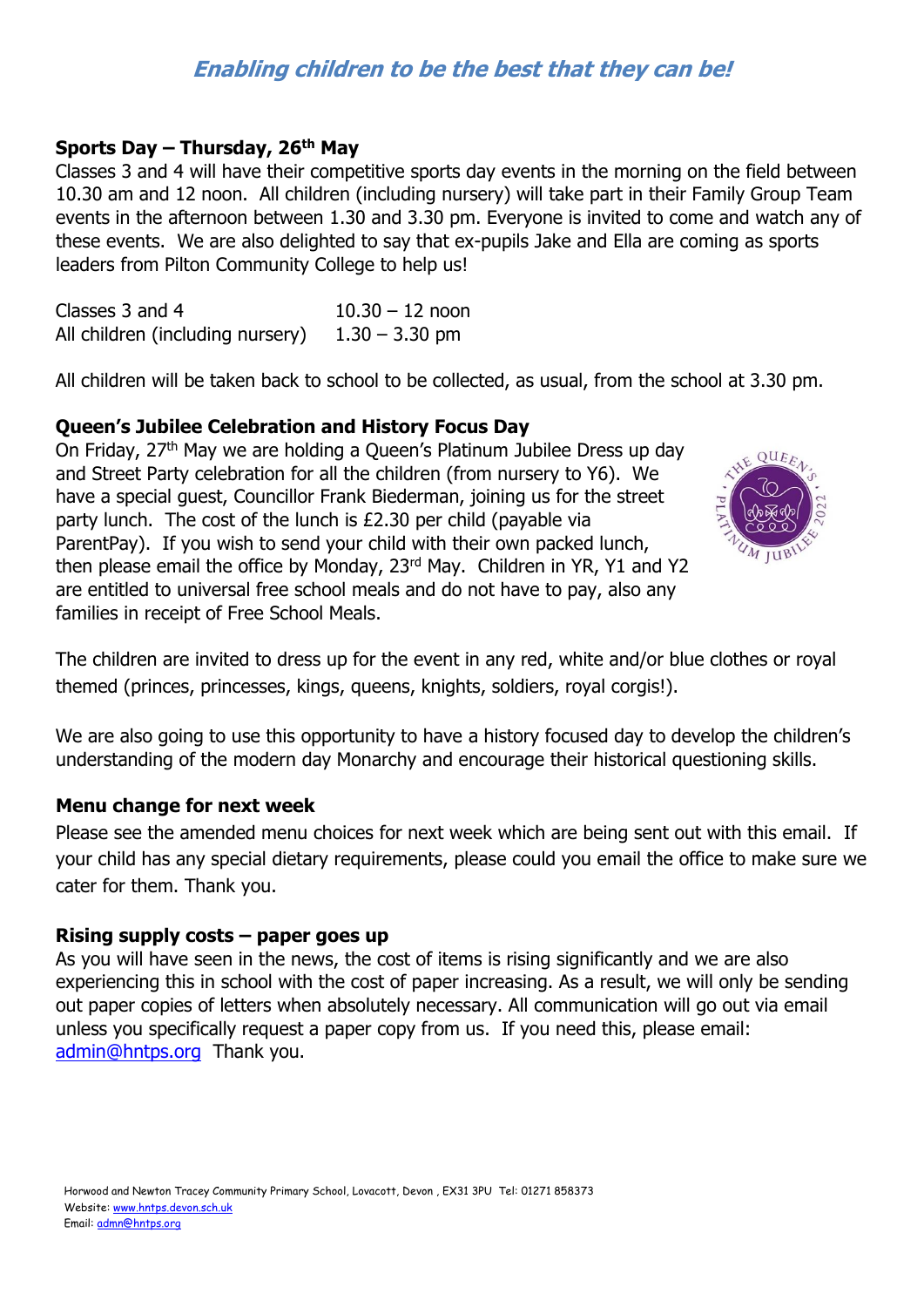#### **Bailey Wood**

Last year we had a donation of bird boxes which our neighbour, Mr Bennett, kindly put up in Bailey Wood. The children have had the absolute pleasure of seeing birds nesting in them this year. We would like to continue to encourage different bird species. If anyone has any robinstyle nest boxes which could go up, we would be very grateful to receive them. The children really enjoy their forest school activities although there have, sadly, been reports of logs being moved to use the area as a bike track. We continue to thank our families who use the woodland in a sensitive way out of school hours to maintain this lovely habitat especially during the nesting season.

## **Teaching and Learning Governor meeting – 17th May**

On Tuesday the Governors Teaching and Learning meeting for the Summer term took place. The meeting concentrated on curriculum, assessment and pupils' progress. Mrs Eadie gave updates in relation to Curriculum development and how progress is being mapped against individual pupils in each subject. The Spring term assessments were compared with the Autumn figures. This showed that progress is slow for some year groups following the disruption caused by COVID. This is being addressed with the expectation that the groups in question will catch up.

Mrs Radley explained how targets are now set within the Early Years stages, with the focus on the needs of individual pupils.

Finally, Mrs Eadie told the Governors how well Year 6 had coped with some challenging SATs. The Governing body would also pass on our congratulations to the Children and staff for all the hard work they did to prepare for, and sit, the tests.

Paul Williams, Chair of Committee

## **Compliment to the school following our recent Bikeability Training**

"I would like to thank all the staff for their friendliness and welcoming of Kevin and myself at your school this week for Bikeability. (What a fantastic school you have too!) The pupils were absolutely great, a credit to the school with their listening, learning and understanding of the life skill that we try to embed. All of this is down to the ethos of the school, the willingness of staff and the parents, all working together for the children's education. (There are schools who care, and your school definitely DOES)". What a lovely email to receive!

## **Personal, Health, Social and Economic Education (PHSEE**)

All classes continue to follow our PHSEE curriculum with a focus this term on Health and Wellbeing. Classes 1 and 2 will learn about change and loss and the associated feelings (including moving home, losing toys, pets or friends). Classes 3 and 4 will learn about change, including transitions (between key stages and schools), loss, separation, divorce and bereavement.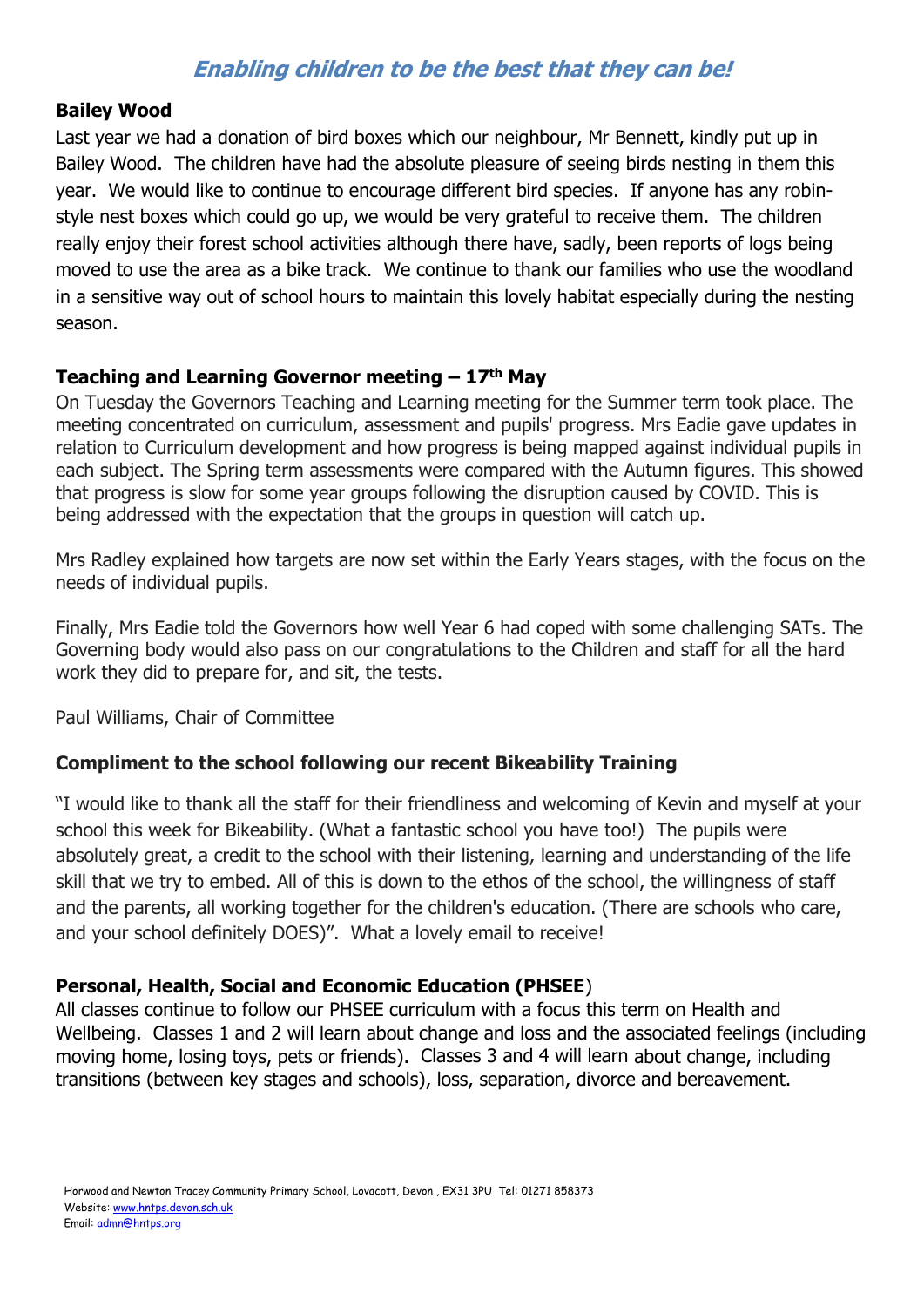Classes 1 and 2 are using the "**We Eat Elephants"** scenario of "I'll do it later" and Classes 3 and 4 will be looking at vicious cycles and how to change them and reflective, mindfulness techniques. The **positive mental health** focus is "keep active in body and mind".

# **CELEBRATING PUPILS' SUCCESS**

Jake (Y4) received the under 9s Player Award at Torrington Ruby Club and also got the opportunity to play at Home Park, Plymouth FC's home ground last weekend for his club Southampton Chivenor Academy. Well done Jake! What an amazing experience.



# **PUPILS' WRITING**

This week the Year 6s went on a bus to GTS for a Rounders competition. The year 6s sadly placed last. Even though they came last, they never gave up. The other teams were formidable. We played well and had fund. That's why we felt so proud and hope to have many more fun times at this school before we leave. Bailey and Austin (Y6)

## **Victory Poem by Bernie (Y4)**

Paint the goalposts gold. Rise the corner Flags and fly them at full mast. Our team has victory once more. The other teams have been outclassed. Strong in defence and stand down as we rise with our supporters as they cheer For us and raise our confidence. Football legends soon will be proud of our success. Release the lions from their cage let them be free. Let them succeed in future matches. Cheer them on. Drink a toast to what has been a glorious victory